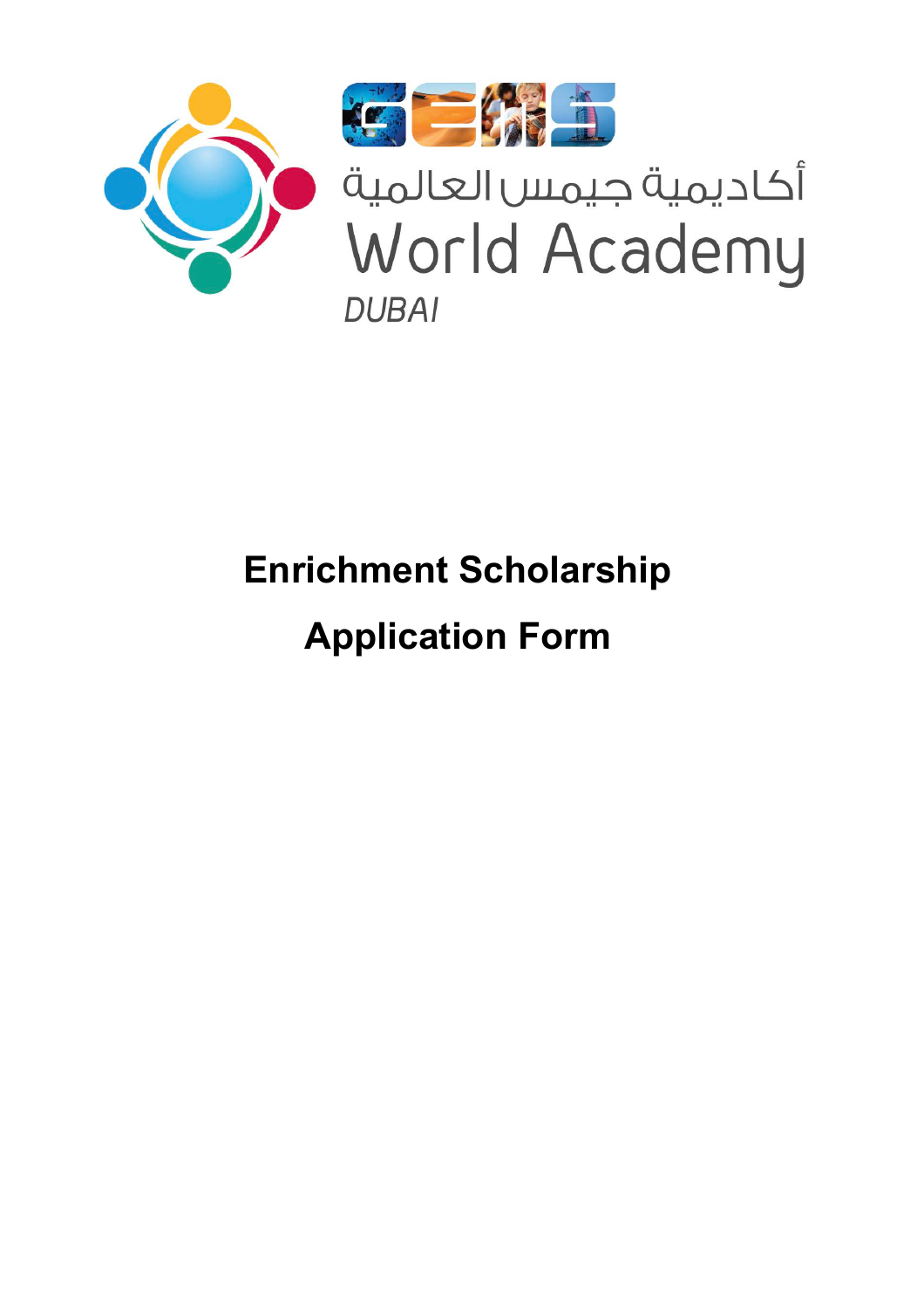### **Personal Details**

| <b>Student Name:</b>        |
|-----------------------------|
| Student Grade:              |
| Date First Enrolled at GWA: |

| Date of Birth:                | Age:                     |
|-------------------------------|--------------------------|
| Parent Name:                  | Parent Email Address:    |
| <b>Parent Contact Number:</b> | Secondary Email Address: |

## **Application Details**

| I would like to apply for an Enrichment scholarship in the following discipline: Musical<br>Instrument / Drama / Dance / Art / Vocals / Other (Please specify below). |
|-----------------------------------------------------------------------------------------------------------------------------------------------------------------------|
| Number of years lessons taken (Please specify if instrument including grades taken, dance LAMDA etc)                                                                  |
| <b>Current School Clubs</b>                                                                                                                                           |
| attended: Any external clubs                                                                                                                                          |
|                                                                                                                                                                       |
| Name of Current Teacher (if you have more than one teacher, please provide details for the one<br>with whom you have most regular contact):                           |
| Email Address:                                                                                                                                                        |

Contact Number: